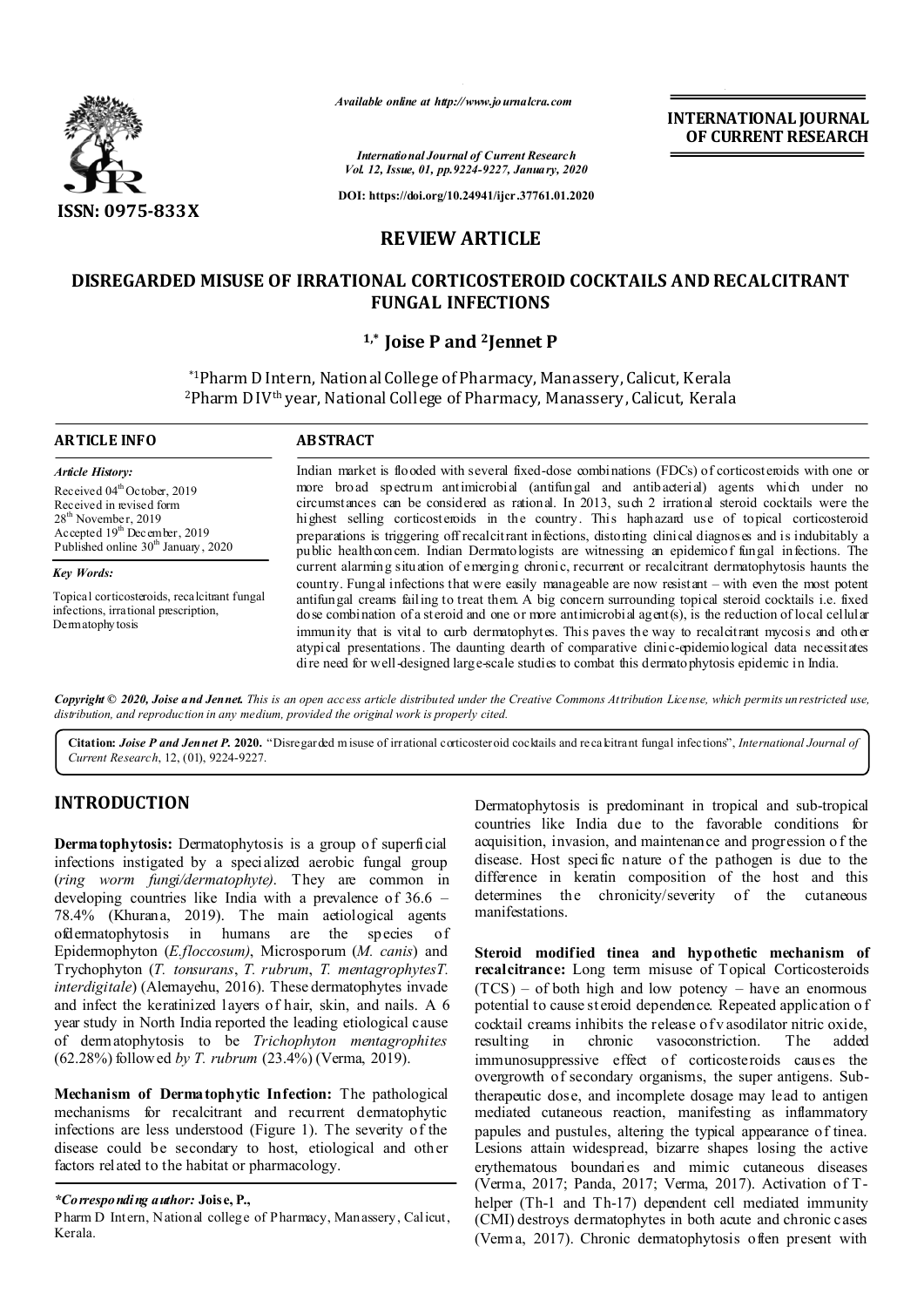higher levels of IgE, IgG due to Th-2 dependent CMI. Acute dermatophytosis is most commonly associated with Th-1 cytokine response (Verma, 2017).

**Fungal superbug reign and Antifungal therapeutic failure [AFTF]:** Even experienced Indian dermatologists are in dire straits from the alarming spectre of dermatophytosis, changing their current perception of management as the clinical presentations often vary (Panda, 2017). Unattended issue of therapeutic failure due to emergence of antifungal resistance over the past decade needs to be addressed. Research studies globally, now notices the rising rates of resistant cases to common anti-fungal therapy of dermatophytic infections causing substantial rise in AFTF (Aggarwal, 2019). The resistance to the treatment can either be clinical or microbiological or a variegate of the two (Panda, 2017; Aggarwal, 2019). Microbiological resistance refers to in-vitro susceptibility testing, in which the MICs of the organism exceed the susceptibility breakpoint for the organism which can be either primary or secondary (Pai, 2017; Shivanna, 2017).





Certain fungi present with a natural resistance without prior exposure, termed as primary resistance while the previously exposed fungal strains develop secondary resistance (Loeffler, 2003). Several instances o f clinical resistance have been noted whilethe demonstration of microbiological proven resistance is parsimoniously deficient. Clinical resistance is defined as treatment failure despite indicated therapy that make the disease to progress and persist that necessitates the need for invasive therapy. The pathogen fails to get eradicated despite the result from imprecise diagnosis, and immune-compromised conditions (Panda, 2017; Shivanna, 2017; Loeffler, 2003). Successful clinical response relies on the factors like host immunity, drug absorption and distribution following its administration and medication adherence.

**Recurrent dermatophytosis in clinico-epidemiological literature:** According to a study byDongra et al. to evaluate the clinical pattern of the chronic, recurrent cutaneous mycosis,







#### **LULICONAZOLE**





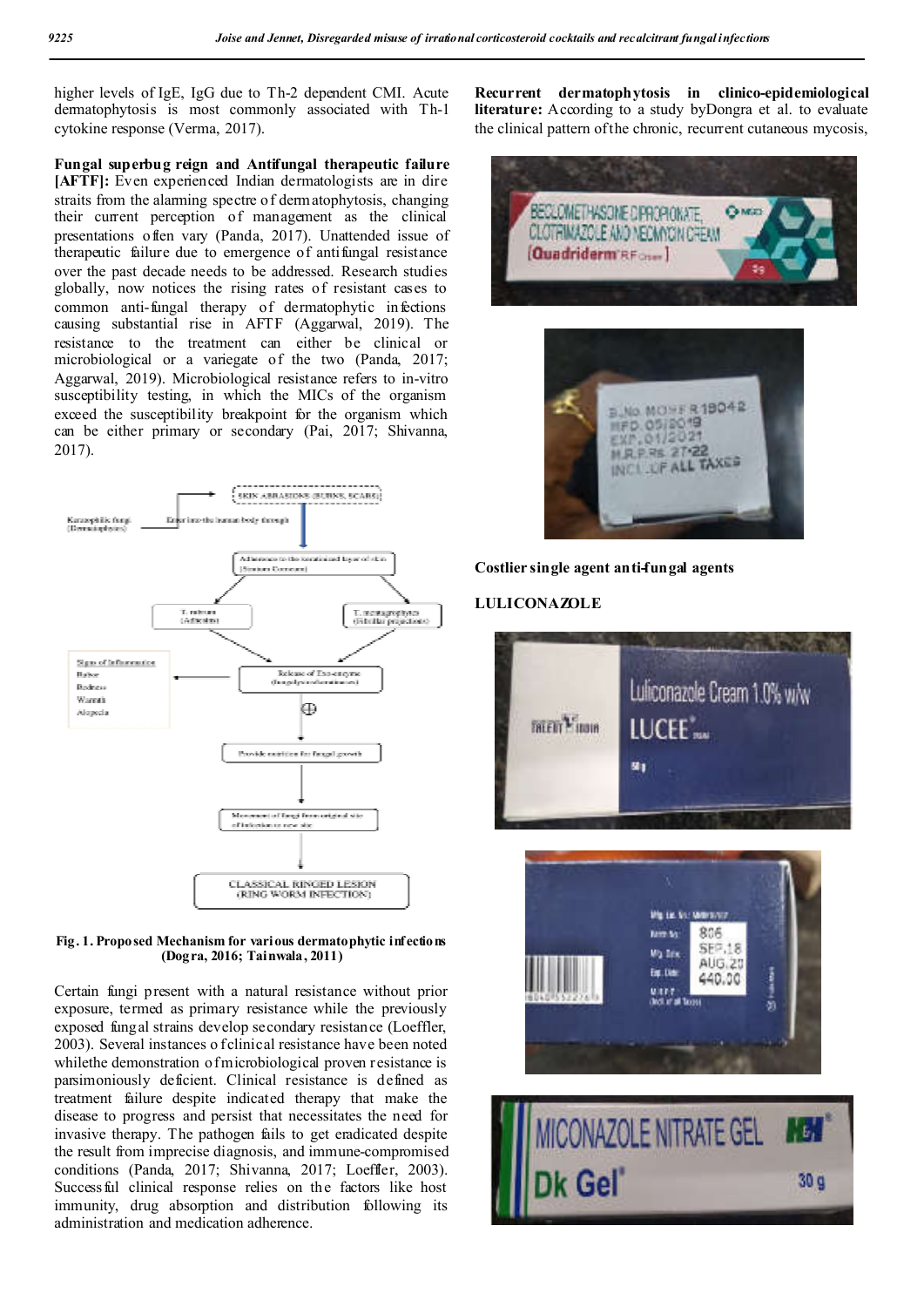







**Ketoconazole**





over half of the study patients had been topical steroid cocktails misusers (Panderm, Quadriderm, Candid B) that led to atypical presentations of papulo-squamous, eczematous, pustular, pseudo imbricate (reminiscent of tinea imbricate characterized by concentric rings), lichenoid, pityriasisrosea like and bullous lesions. Another Indian study by Nibedita Patio et al., reported a prevalence of about 5-10% for new cases o fd ermatophytosis with atypical presentations. Another study involving 85 dermatophytosis patients treated with TCS FDCs found that 90% of the patients were resistant to terbinafine, a key anti-fungal agent for long term treatment o f superficial fungal infections. This highlights an adverse role o f steroid-cocktails comparing to single agents in the development of resistant and recal citrant dermatomycosis.

### **Predisposing factors to recalcitrant infections**

*Over-the-counter (OTC)availability of TCS FDCs:* Apart from the factors that rely on the development of recurrent, recalcitrant superficial mycosis, unchecked OTC availability of inexpensive T CS FDCs is another cause of concern as they are rampantly being misused all over the country as fairness creams. Superficial fungal in fection management strategies by dermatologists, general physician and alternative medicine practitioners even self-medicated by the population as a blanket treatment option for various kinds of cutaneous infections (Bishnoi, 2018). The available brands of irrational steroid cocktails are Panderm (Clobetasol propionate  $(0.05\% \text{w/w}) + \text{Miconazole} (2\% \text{w/w}) + \text{Neomycin} (0.5\% \text{w/w})$ Quadriderm (Beclomethasonevalerate (0.61%w/w), Clioquinol (10 mg), Gentamicin (1 mg), Tolnaftate (10 mg). Quadriderm RF (Beclomethasone (0.025%w/w), Clotrimazole (1%w/w), Neomycin (0.5%w/w) (Figure 1)

*Surging sales and the need of regulations:* These FDC of corticosteroids and antimicrobials sums for 85% of the pharmaceutical market (INR 13.22 billion in 2014-15) (Verma, 2015). The deals have risen 26% in 2014-15 contrasting with earlier year, when the market was worth Rs 10.5 billion (Verma, 2015). In 2018, India devoured Rs 1,400 crore worth of topical steroid creams a fragment which recorded an annual growth of 16% and surprisingly these figures don't factor in OTC clearance of these topical creams (Roli Srivastava, 2016; Kumar, 2016). TCS has progressed toward becoming ubiquitous with dermatologists and concerns have additionally been raised with regard to its abuse for non-labeled indication. Currently, the number of available FDCs of these corticosteroids with antibiotics is 119. CDSCO's approved list of FDCs from 1961 to 2014 features only 27 out of those available 119 formulations in India. Surprisingly, none of the best-selling dermatology FDCs is included in the regulator's approved list (Kumar, 2016). Non-inclusion on this list means that these irrational FDCs are manufactured and marketed without authorization. T hese irrational broad-spectrum steroid